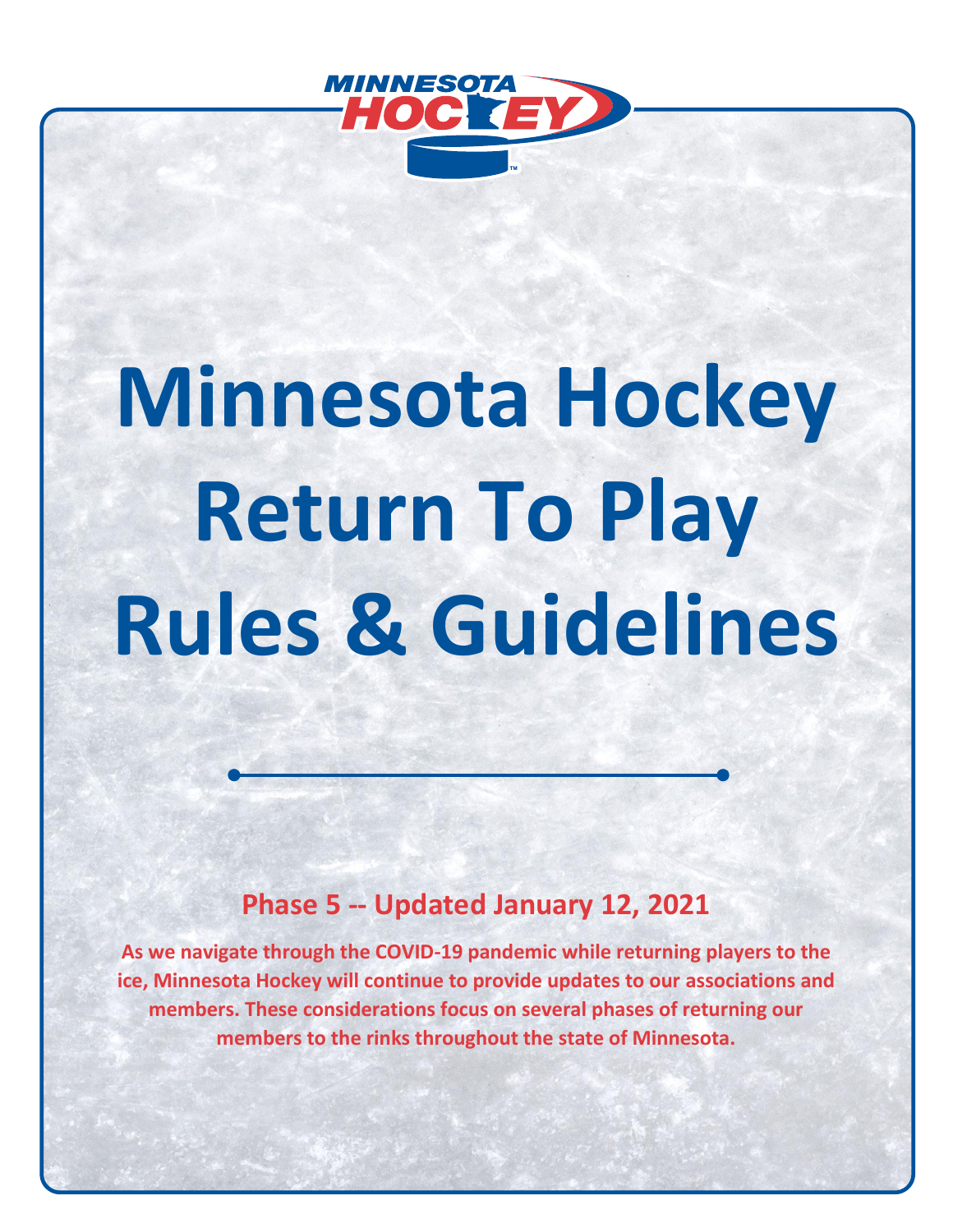

*Each association should have its own plan in place for returning to the rink. Local rinks and associations must follow the guidelines set forth by the Center for Disease Control and Prevention (CDC), the Minnesota Department of Health (MDH) and it[s Guidance for Social](https://www.health.state.mn.us/diseases/coronavirus/sportsguide.pdf)  [Distancing,](https://www.health.state.mn.us/diseases/coronavirus/sportsguide.pdf) as well as local government officials in determining when, and how, it is appropriate to return to the rinks, including requirements or guidelines for physical distancing, size of gatherings or number of people permitted in a facility, or wearing masks, etc.*

*The information in this document is not intended or implied to be a substitute for professional medical advice, diagnosis or treatment. The knowledge and circumstances around COVID-19 are changing constantly and, as such, Minnesota Hockey makes no representation and assumes no responsibility for the accuracy or completeness of this information.*

*As you plan for a return to the ice, below are some ideas to consider to assist with developing a return to hockey programming in context of COVID-19. As conditions and requirements may vary throughout the state, associations must follow local government guidelines in addition to [recommendations from](https://www.cdc.gov/coronavirus/2019-ncov/community/schools-childcare/youth-sports.html)  [the CDC](https://www.cdc.gov/coronavirus/2019-ncov/community/schools-childcare/youth-sports.html) and MDH. Until COVID-19 is either eradicated, a vaccine is developed, or a cure is found, there is no way of completely eliminating the risk of infection.*

*We are thankful to all of those essential workers and first responders who are guiding us and keeping us safe and healthy during this pandemic. Remember that we can contribute to helping eliminate COVID-19 by doing these five things:*

- *1. Physical Distance*
- *2. Wear a Cloth Mask/Face Covering*
- *3. Wash Hands and Practice Safe Hygiene Habits*
- *4. Clean Surfaces & Equipment between uses*
- *5. Staying Home When Sick Or Experiencing Any Symptoms*

*Minnesota Hockey will open programming in phases, which are subject to change at all times. They are also subject to restrictions placed by state or local governments.*

*\*The latest updates to this document from its original form are shown in red font.*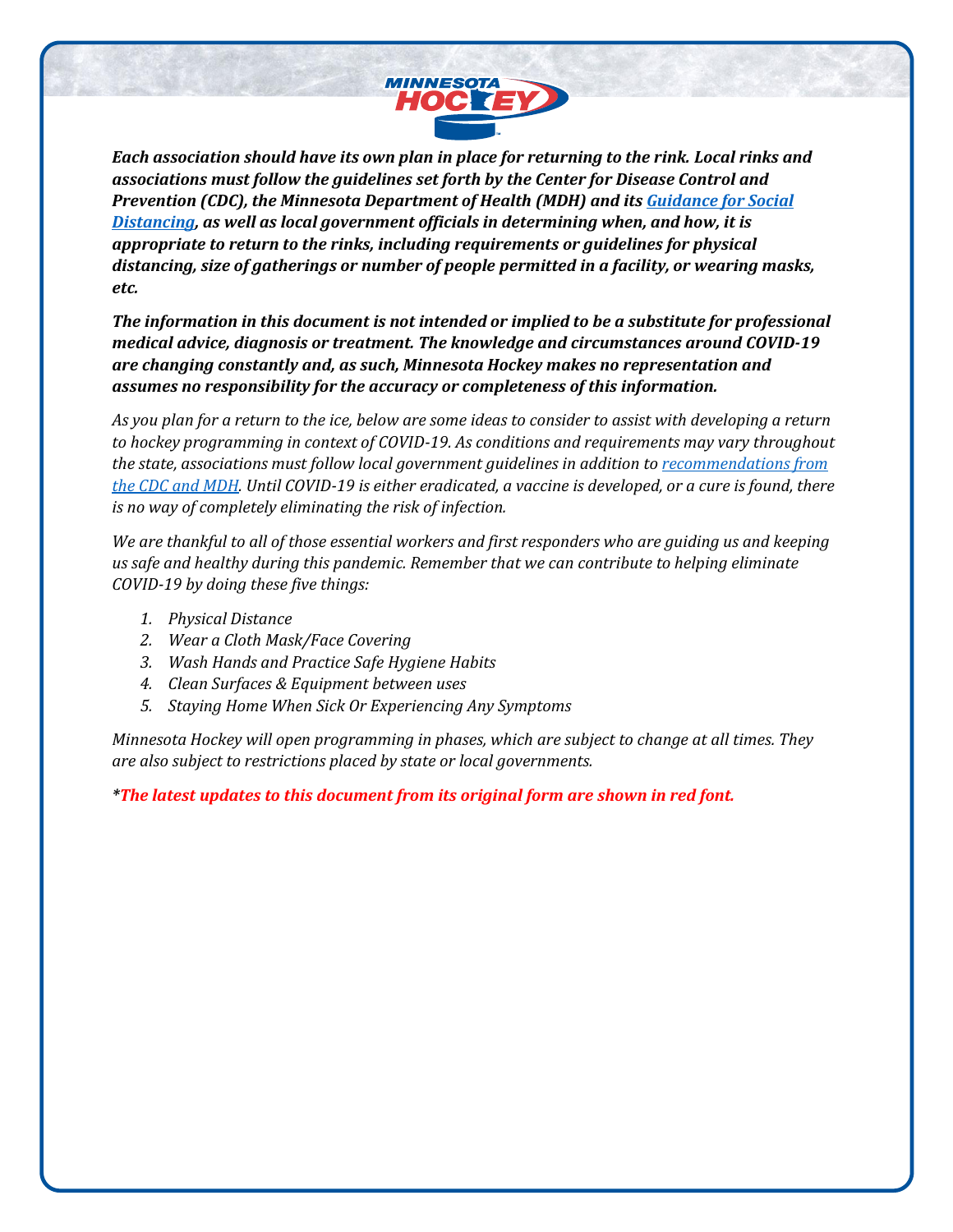

## **Phase 5 – Return to Game Play**

**Phase 5 will open on Thursday, January 14 and follows Minnesota's [Stay Safe Phase III](https://mn.gov/covid19/for-minnesotans/stay-safe-mn/stay-safe-plan.jsp) Plan an[d MDH guidelines.](https://www.health.state.mn.us/diseases/coronavirus/sportsguide.pdf)**  *New Rules implemented by the State of Minnesota and/or Minnesota Hockey Board of Directors for the 2020-21 season only will be effective beginning on January 14. Some may be adjusted as the season progresses.* 

#### *These new rules include:*

- 1. Per the state mandate, cloth face coverings (masks) must be worn by everyone inside an arena at all times. This includes participants during on-ice practice and game play. Mask guidance can be foun[d here](https://cdn2.sportngin.com/attachments/document/df26-2326491/Minnesota_Hockey_Covid_QA-Dec31-final.pdf) and approved splashguards can be foun[d here.](https://cdn2.sportngin.com/attachments/document/2390-2326488/Minnesota_Hockey_Covid_Update-HECC_Masks_FINAL.pdf)
- 2. No equipment bags will be allowed in facilities with the exception of goalies. Small drawstring bags or small backpacks may be utilized to help carry in smaller items and store personal belongings (medications, phones, keys, etc.). Coaches and officials may also need to bring in bags that carry supplies for practice.
- 3. All participants must arrive to the arena fully dressed, with the exception of skates, helmet and gloves. Goalies are allowed to arrive half dressed.
- 4. Participants must not enter the arena prior to 10 minutes before the start of their scheduled ice time. They must exit the arena no later than 10 minutes following the conclusion of their ice time. Goaltenders will be allowed to enter the arena 15 minutes prior to the start of their scheduled ice time to allow for more time to put on their equipment.
- 5. In Phase 5, spectators for practices will be limited to one spectator per player. With the exception of Mites/8U players and below and Disabled Hockey players, it is not recommended to have spectators at practice.
- 6. In Phase 5, spectators for games will be limited to two spectators per player. Exceptions will be made when needed for parents/guardians who must bring other children into the arena with them. All spectators will be required to wear a facial covering and maintain proper social distance guidelines.
- 7. No resurfacing of the ice during games (between periods).
- 8. Dryland activities will not be allowed inside the arenas.

## *Rules already implemented for the 2020-21 season that remain in effect are:*

- 1. Only active players and three coaches are allowed on the bench during game play. Players who are unable to participate may not be on the bench.
- 2. Coaches must wear a mask while on the ice or on the bench for all games and practices, unless they have a pre-existing medical condition which should be communicated to their association leadership in advance. Coaches must retain the medical waiver on their persons at all times.
- 3. Players who are instructed to quarantine by public health will be considered ineligible for participation for the duration of their quarantine period. If a player instructed to quarantine plays in a game, rules subject to playing an ineligible player shall be enforced.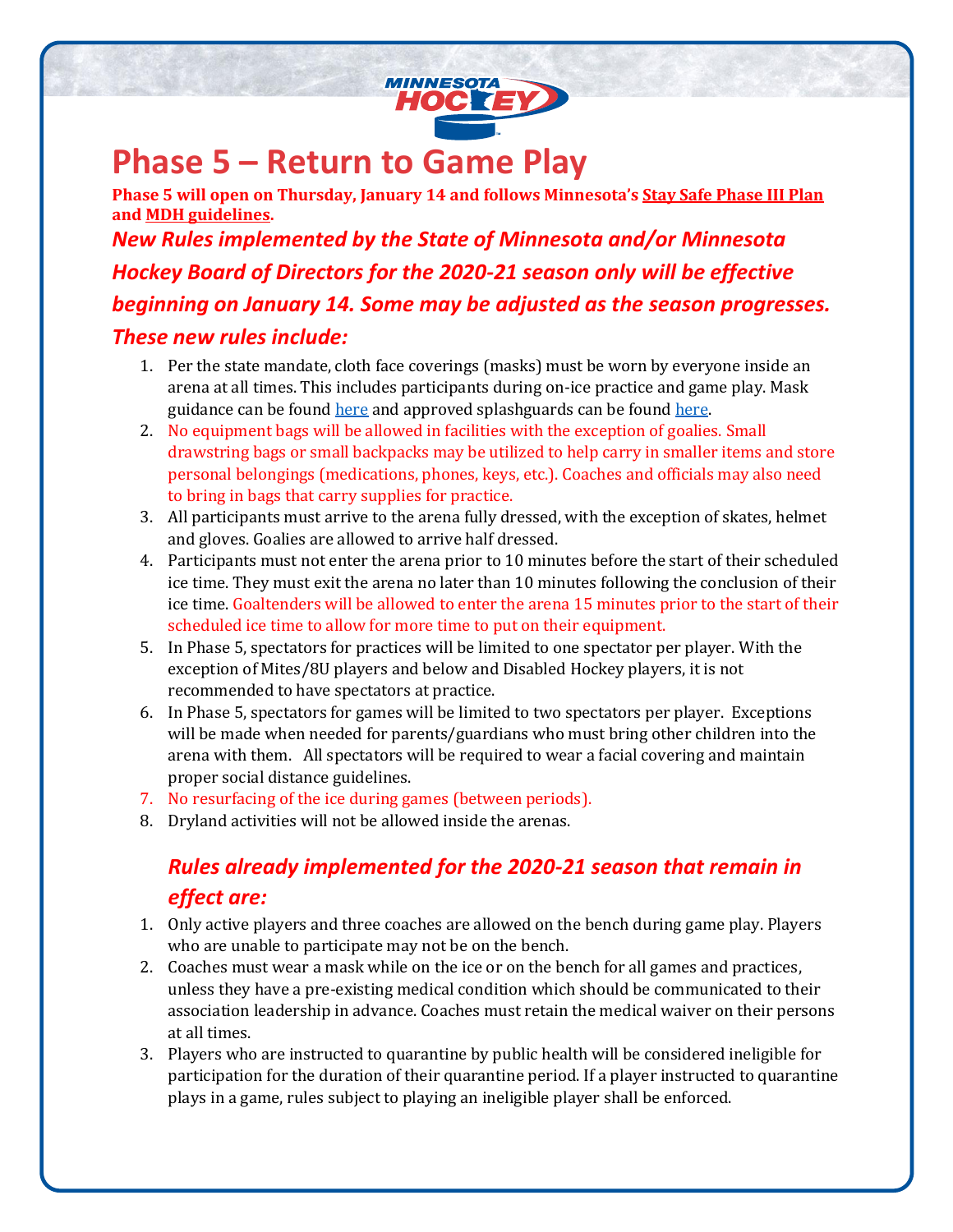## **MINNESOTA** HOC TEY

### **Arriving at the Rink**

- 1. Any players, coaches or spectators exhibiting symptoms or signs of an illness should reference the [MDH COVID-19 Decision Tree](https://www.health.state.mn.us/diseases/coronavirus/schools/exguide.pdf) and follow its guidance prior to entering any facility or participating in on-ice activity.
- 2. Participants should utilize the [Minnesota Symptom Screener Guide](https://mnsymptomscreener.minnesotasafetycouncil.org/user-guide.pdf) prior to any on-ice activity. These screens should be monitored by each association. Associations and teams are also encouraged to use a "Quick Entry Check In" or "Check In and Tracking Protocol," which will be provided by Minnesota Hockey.
- 3. All participants must be USA Hockey registered for the 2020-21 season to participate in any Minnesota Hockey sanctioned on-ice activity.
- 4. Players cannot arrive at the rink prior to 10 minutes before the start of on-ice activities. Anyone arriving earlier than 10 minutes before their start time should wait outside of the facility and be socially distanced from others. Goaltenders will be allowed to enter the arena 15 minutes prior to the start of their scheduled ice time to allow for more time to put on their equipment.
- 5. Locker room use is strongly discouraged. However, in some facilities, keeping players and officials socially distanced in lobbies and other common areas is not possible. In such cases, there should be no more than seven people in a locker room at any one time, and all should be socially distanced by at least six feet. Locker rooms can only be used to put on skates for players, with the exception of goalies.
- 6. If there is an activity occurring at the rink before the team's scheduled start, the incoming team should wait until all players from the prior event have vacated the building. There should not be interaction between the two groups.
- 7. For practices or clinics, spectators are strongly discouraged. However, a maximum of one parent/guardian per player will be allowed. Those parents/guardians should be socially distanced from others. Masks are required for any spectators, per the MDH mandate.
- 8. While it is important to limit the number of people in the facility as much as possible, there may be circumstances in which a parent or guardian must also bring in young siblings. This will be allowed, but should be limited as much as possible.
- 9. Families should provide coach/team manager with accurate contact information in the event of emergency while the player is at the arena. This information MUST be accurate and the responsible party MUST be able to reach the designated person if the need arises.
- 10. Whenever possible, players should use the restroom at home prior to leaving for the rink in an effort to limit bathroom use at the facility.
- 11. Players must arrive to the arena fully dressed with the exception of skates (coming into the arena with skate guards on is ideal) and helmets. Exceptions may be made for goalies, who must arrive a minimum of half dressed.
- 12. Players should be bringing their own rehydration liquids to the rink in clearly marked or labeled containers with the player's identity. The container should be re-sealable. Players should NOT plan on refilling their containers at the rink.
- 13. Prior to the first on-ice session, coaches and/or association leaders should host an emeeting to explain procedures to parents, and to answer any questions.
- 14. Coaches should be as prepared as possible to ensure complete utilization of the allowed ice time. This also helps ensure that players are not distracted and know they need to be on time and ready to go, not engaged in other areas of the building.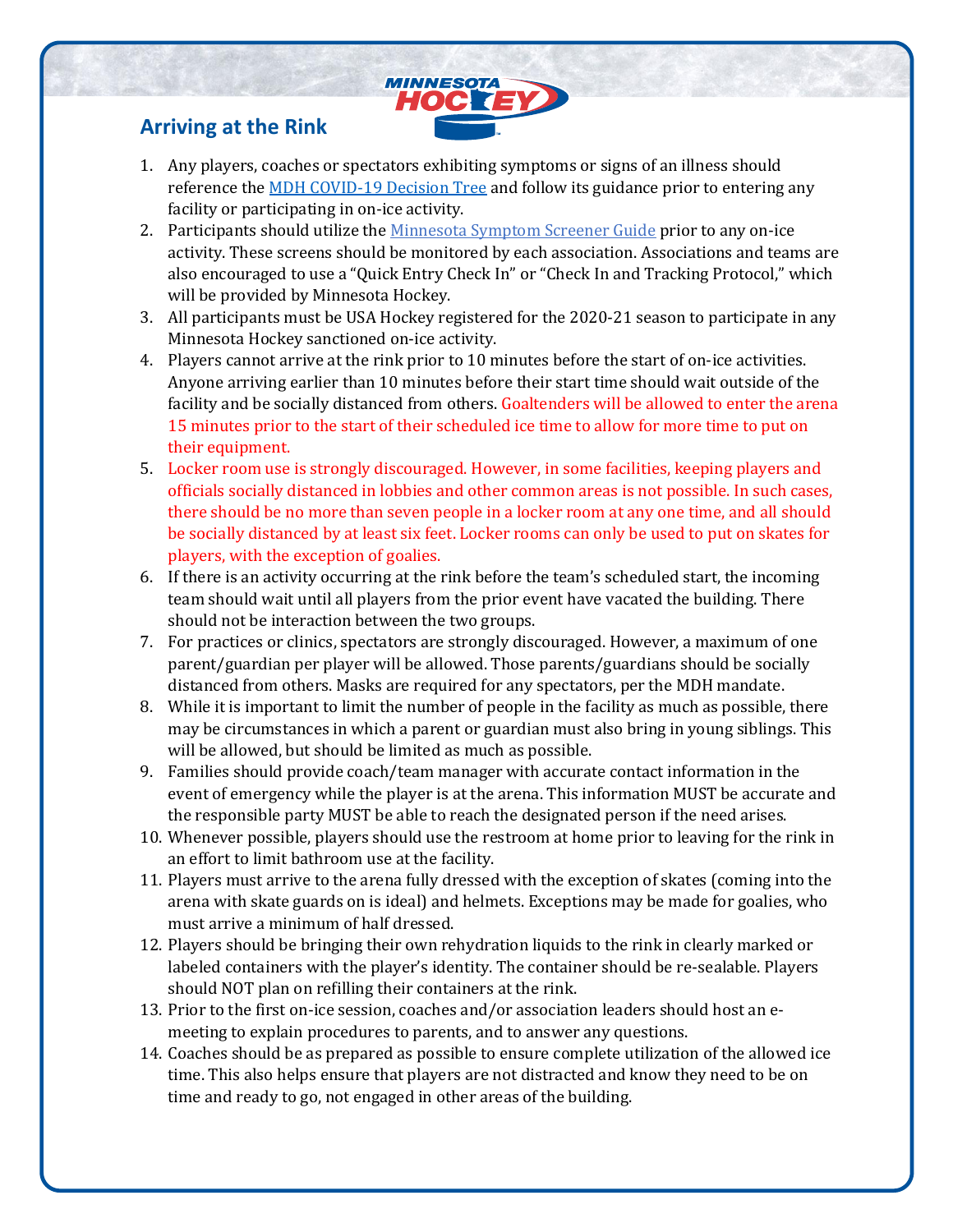

- 15. Each association and team must have an emergency plan for any positive cases within the team or association. If a case of COVID-19 is reported to you and is a part of your organization or team, report the case to the Minnesota Department of Health at [health.sports.covid19@state.mn.us](mailto:health.sports.covid19@state.mn.us) and local health officials. MDH or local public health will work with you to identify close contacts and do follow-up with your team. Minnesota Hockey provides [Guidelines for Confirmed Cases](https://www.minnesotahockey.org/covid19) within teams and associations.
- 16. Each association and team must have a designated contact who is responsible for concerns and communications related to COVID-19. All team and association members should know who this person is and how to contact them.
- 17. Each association and team must maintain accurate rosters of teams or pods and be prepared to support local public health contact tracing efforts.
- 18. Associations should work with rink partners, and be aware that some communities may not open rinks despite the Stay at Home order being lifted.
- 19. Dryland activities inside the arena are not allowed during Phase 5.
- 20. SafeSport policies will continue to be in effect in all phases. There should always be a minimum of two adults at every on-ice event, and there must not be any unsupervised oneon-one interaction between a player and a coach.

#### **Phase 5 On-Ice Activities for Practices, Clinics and Tryouts:**

- 1. Spectators should be limited as much as possible at practices, and should not exceed one spectator per player.
- 2. Within the program, create consistent pods of the same staff, volunteers and participants with a maximum number of **25 people in each pod. Ice rinks will be allowed to have two (2) pods of 25 people or less at a time with no mixing between the groups.**
- 3. Players need to maintain as much separation as possible during practices. Whenever possible, coaches should be promoting social distancing on the ice, while recognizing that there may be times of close contact by players.
- 4. Avoid using player benches during practices.
- 5. Coaches should be keeping players active and engaged at all times. Players should not leave the ice during a practice unless absolutely necessary.
- 6. Each coach and on-ice helper counts toward the number of people allowed on the ice as stipulated by the MDH.
- 7. Reduce contact between players as much as possible.
- 8. Coaches should avoid talking face-to-face with players, as well as avoid contact with players whenever possible. Physical contact may be necessary when assisting a young player or a player with a disability (helping up or adjusting equipment), but whenever possible, coaches should provide assistance without physical contact, or ask the player's parent/guardian to assist.
- 9. Prior to the completion of the ice time, players should be excused from the rink one by one and through different exit points of the rink. Do not ask players to participate in picking up pucks or other equipment from the ice.
- 10. There should be no spitting by any player or coach at any time inside the arena, including on the ice surface.
- 11. Coaches and players must be wearing masks at all times before, during and after practice.
- 12. Electronic whistles are an encouraged alternative for coaches to use during practices.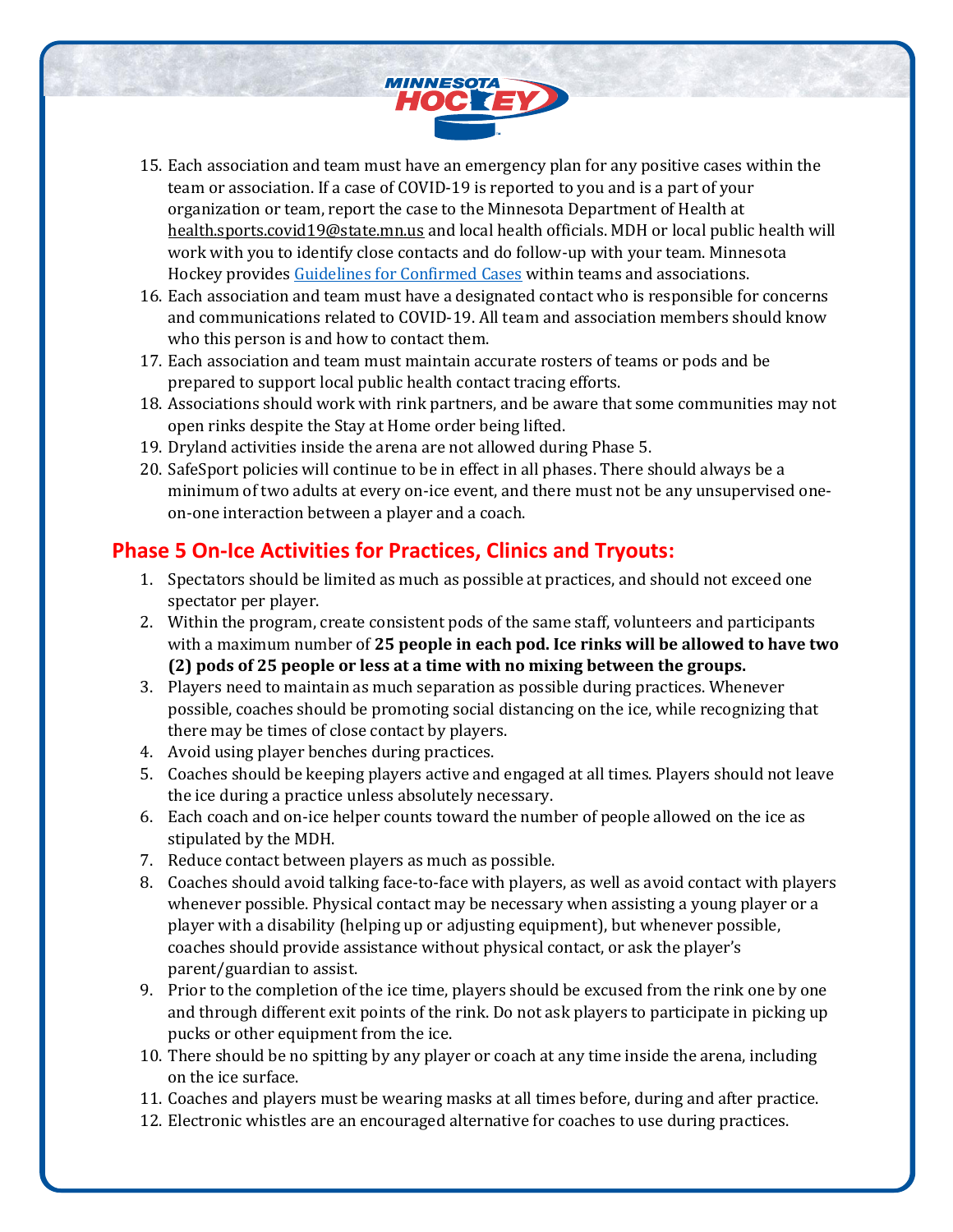

#### **After On-Ice Activities are Completed:**

- 1. No on or off ice interaction (socializing, team meetings, dryland activities) should occur following the conclusion of practice. Players must remove skates and helmets and leave the premises within 10 minutes of the end of practice.
- 2. Players must vacate the arena immediately to allow for the next user group to enter.
- 3. Parents/Guardians must be made aware of the time when the players will be done. The parents or person assigned to pick up players at the arena must be punctual. Players should not have to wait for a ride.
- 4. Coaches or other responsible adults should remain until all players are safe and removed from the premises.
- 5. While at home, players should clean and disinfect gear after each use.

# **Phase 5 – Local Games and Scrimmages**

#### **Games and scrimmages are allowed during Phase 5, beginning on January 14, 2021.**

- 1. A maximum of two spectators per player are allowed for games, with exceptions made for parents or guardians that must bring in young children. If arena or MDH guidelines are stricter, teams must adhere to the arena/MDH policy. Spectators should be physically distanced at all times. Cloth face coverings are required at all times inside the facilities.
- 2. The scorer's/announcer's/penalty box should be staffed by no more than two persons, preferably from the same household, and should be staffed by the home team. If off-ice officials are not from the same household, they should maintain social distancing at all times. Masks should be worn by off ice officials at all times.
- 3. No resurfacing of the ice during games (between periods).
- 4. There should be no more than three coaches allowed in the bench area during games. Coaches on benches must be wearing masks. One coach should monitor players on the bench and keep them physically distanced as much as possible. Coaches should figure out a system that maximizes physical distance between players on the bench during game play, stoppages, intermissions, etc. Space outside the bench area (next to bench) should be utilized whenever possible.
- 5. During a stoppage of play caused by a save, the goalie should drop the puck on the ice for the official to retrieve.
- 6. There should be no pregame or postgame handshakes. Teams should honor each other after the game with a stick salute.
- 7. There should be no pregame or postgame huddles or post goal gatherings on the ice.
- 8. A two official system shall be used for games at all levels. Officials are required to wear a mask. The use of electronic whistles is encouraged but not required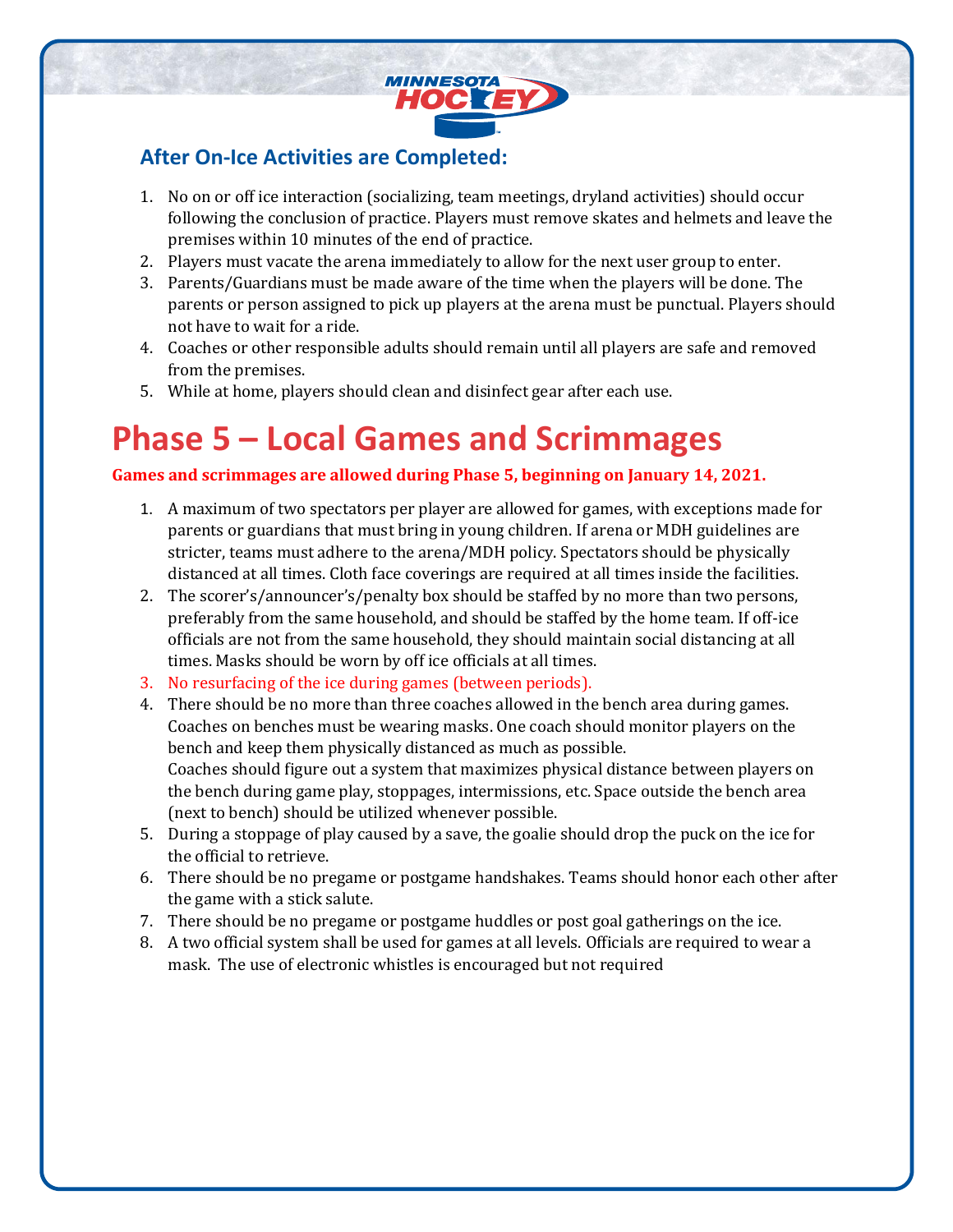

## **Phase 5 Regulations Across State**

**Phase 5 is the re-implementation of the Minnesota Hockey regular season. All associations and members should be aware that changes or adjustments may be made based on the status of COVID-19 in Minnesota.**

- 1. Masks are required to be worn at all times inside arenas. Approved masks for players within Minnesota Hockey can be found here.
- 2. The Minnesota Hockey season has been extended, with the final date for competition being Sunday, March 28, 2021.
- 3. Out of state travel by Minnesota teams to other states must be approved by the District Director. When traveling anywhere, special attention should be given to areas of high community spread according to Minnesota Department of Health statistics. Travel to those areas is strongly discouraged.
- 4. Travel into Minnesota by out of state teams must also be approved by the District Director in which the competition is taking place. With the exception of border towns, travel into the state by out of state teams is strongly discouraged.
- 5. Associations that host tournaments should have a refund policy available to all participating teams, and should be prepared to offer refunds to teams unable to play due to COVID-19 situations.
- 6. Teams participating in any tournament should be aware of the tournament organizer's refund policy, and should not participate if they are uncomfortable with that policy.
- 7. Associations who rent equipment are encouraged to do a full season rental for the upcoming season. If equipment will be available for daily rentals, it must be thoroughly disinfected between each use.
- 8. Teams and associations are encouraged to consider utilizing more outdoor ice this season.
- 9. Further questions regarding roster changes, game cancellations, standings, school waivers etc. will vary by District. These questions should be brought to your District Director for clarifications or rulings.
- 10. USA Hockey has a no refund policy. Therefore, any player who joins USA Hockey and Minnesota Hockey association, participates in association activities and later chooses to withdraw from the season is not eligible for a refund.